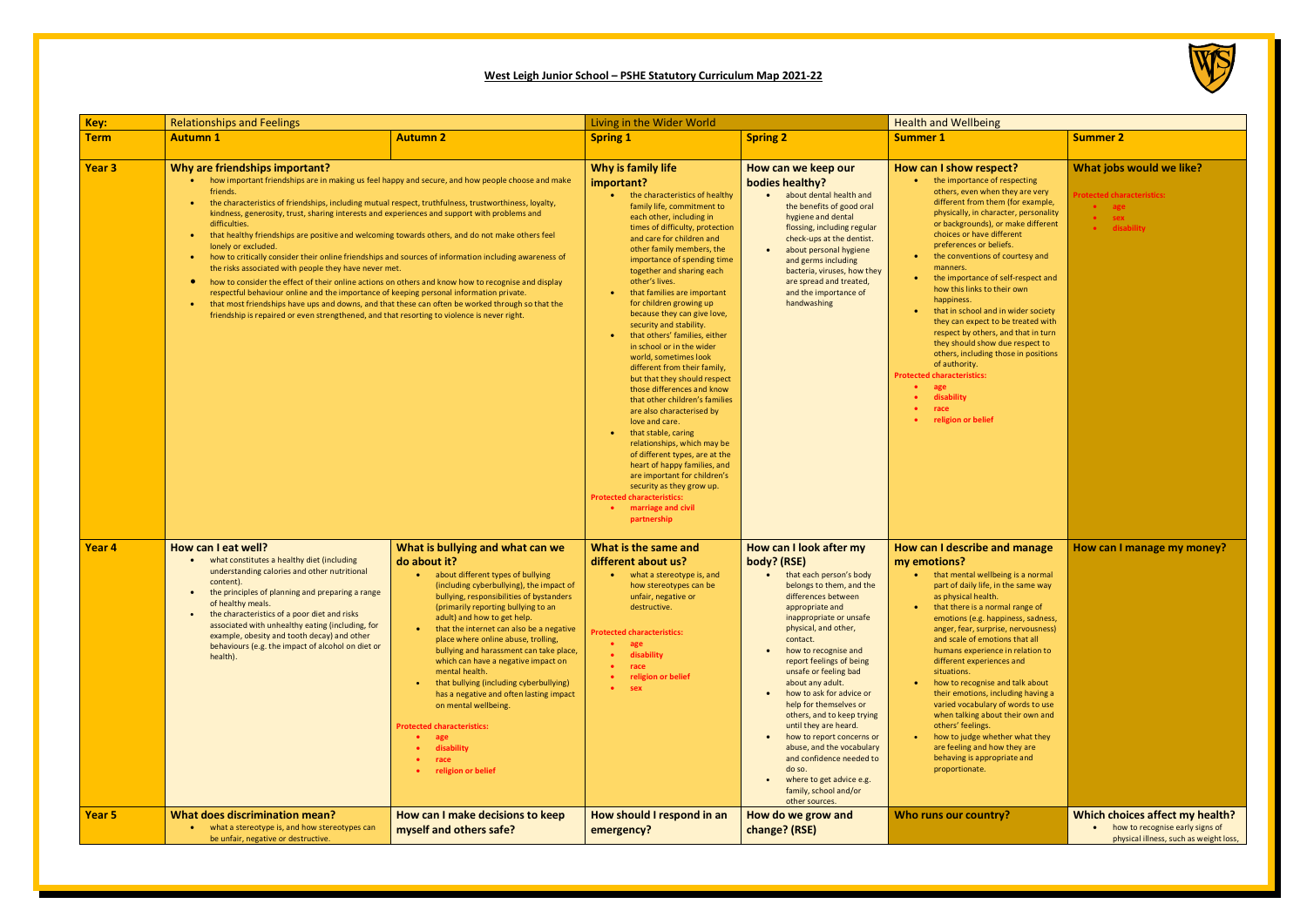### **West Leigh Junior School – PSHE Statutory Curriculum Map 2021-22**

| or unexplained changes to the<br>body.<br>about safe and unsafe exposure to<br>the sun, and how to reduce the risk<br>of sun damage, including skin<br>cancer.<br>the importance of sufficient good<br>quality sleep for good health and<br>that a lack of sleep can affect<br>weight, mood and ability to learn.<br>the characteristics and mental and<br>physical benefits of an active<br>lifestyle.<br>the importance of building regular<br>exercise into daily and weekly<br>routines and how to achieve this:<br>for example walking or cycling to<br>school, a daily active mile or other<br>forms of regular, vigorous exercise.<br>the risks associated with an<br>inactive lifestyle (including obesity). |
|----------------------------------------------------------------------------------------------------------------------------------------------------------------------------------------------------------------------------------------------------------------------------------------------------------------------------------------------------------------------------------------------------------------------------------------------------------------------------------------------------------------------------------------------------------------------------------------------------------------------------------------------------------------------------------------------------------------------|
| how and when to seek support<br>including which adults to speak to<br>in school if they are worried about<br>their health.                                                                                                                                                                                                                                                                                                                                                                                                                                                                                                                                                                                           |

### **Khath Makes is a health math makes in the Mayn Strutus**

hey can take in a range of different contexts to improve or support respectively<br>tionships.

 $\nu$ pe is, and how stereotypes can be unfair, negative or destructive. e of permission-seeking and giving in relationships with friends, peers

rinciples apply to online relationships as to face-to-face relationships, mportance of respect for others online including when we are

epresents a formal and legally recognised commitment of two people hich is intended to be lifelong.

se if family relationships are making them feel unhappy or unsafe, and lp or advice from others if needed.

ise who to trust and who not to trust, how to judge when a friendship feel unhappy or uncomfortable, managing conflict, how to manage s and how to seek help or advice from others, if needed. oundaries are appropriate in friendships with peers and others

digital context).

**ivil partnership** maternity **ion iment** 

| <b>Protected characteristics:</b><br>age<br>disability<br>race<br>religion or belief<br>sex<br>sexual orientation<br>gender reassignment | how information and data is shared and<br>$\bullet$<br>used online.<br>how to be a discerning consumer of<br>$\bullet$<br>information online including<br>understanding that information,<br>including that from search engines, is<br>ranked, selected and targeted.<br>about the concept of privacy and the<br>$\bullet$<br>implications of it for both children and<br>adults; including that it is not always<br>right to keep secrets if they relate to<br>being safe. | how to make a clear and<br>efficient call to emergency<br>services if necessary.<br>concepts of basic first-aid,<br>for example dealing with<br>common injuries, including<br>head injuries.                                                                                                                                                                                                                                                                                                                                                                                                                                                                                                                                                                                                                                                                                                                                                                                                                                                                                                                                                                                                  | key facts about puberty<br>$\bullet$<br>and the changing<br>adolescent body,<br>particularly from age 9<br>through to age 11,<br>including physical and<br>emotional changes.<br>about menstrual wellbeing<br>including the key facts<br>about the menstrual cycle. |                                                                                                                                                                                                                                                                                                                                                                                                                                                                                                 |
|------------------------------------------------------------------------------------------------------------------------------------------|-----------------------------------------------------------------------------------------------------------------------------------------------------------------------------------------------------------------------------------------------------------------------------------------------------------------------------------------------------------------------------------------------------------------------------------------------------------------------------|-----------------------------------------------------------------------------------------------------------------------------------------------------------------------------------------------------------------------------------------------------------------------------------------------------------------------------------------------------------------------------------------------------------------------------------------------------------------------------------------------------------------------------------------------------------------------------------------------------------------------------------------------------------------------------------------------------------------------------------------------------------------------------------------------------------------------------------------------------------------------------------------------------------------------------------------------------------------------------------------------------------------------------------------------------------------------------------------------------------------------------------------------------------------------------------------------|---------------------------------------------------------------------------------------------------------------------------------------------------------------------------------------------------------------------------------------------------------------------|-------------------------------------------------------------------------------------------------------------------------------------------------------------------------------------------------------------------------------------------------------------------------------------------------------------------------------------------------------------------------------------------------------------------------------------------------------------------------------------------------|
| How can we manage risk?<br>Year <sub>6</sub>                                                                                             | What do I need to know about<br>drugs, alcohol and tobacco?<br>the facts about legal and illegal harmful<br>$\bullet$<br>substances and associated risks,<br>including smoking, alcohol use and<br>drug-taking.                                                                                                                                                                                                                                                             | How can we look after and<br>improve our mental<br>wellbeing?<br>the benefits of physical<br>exercise, time outdoors,<br>community participation,<br>voluntary and service-based<br>activity on mental wellbeing<br>and happiness.<br>simple self-care techniques,<br>including the importance of<br>rest, time spent with friends<br>and family and the benefits<br>of hobbies and interests.<br>isolation and loneliness can<br>affect children and that it is<br>very important for children<br>to discuss their feelings with<br>an adult and seek support.<br>where and how to seek<br>support (including<br>recognising the triggers for<br>seeking support), including<br>whom in school they should<br>speak to if they are worried<br>about their own or someone<br>else's mental wellbeing or<br>ability to control their<br>emotions (including issues<br>arising online).<br>it is common for people to<br>experience mental ill health.<br>For many people who do,<br>the problems can be<br>resolved if the right support<br>is made available, especially<br>if accessed early enough.<br>about the benefits of<br>rationing time spent online,<br>the risks of excessive time | What are my rights and<br>responsibilities?                                                                                                                                                                                                                         | What makes a heal<br>practical steps t<br>$\bullet$<br>respectful relati<br>what a stereoty<br>the importance<br>and adults<br>that the same p<br>including the im<br>anonymous.<br>that marriage re<br>to each other w<br>how to recognis<br>$\bullet$<br>how to seek help<br>how to recognis<br>is making them<br>these situations<br>what sorts of bo<br>(including in a di<br><b>Protected characteristics:</b><br>marriage and cit<br>pregnancy and<br>sexual orientati<br>gender reassign |